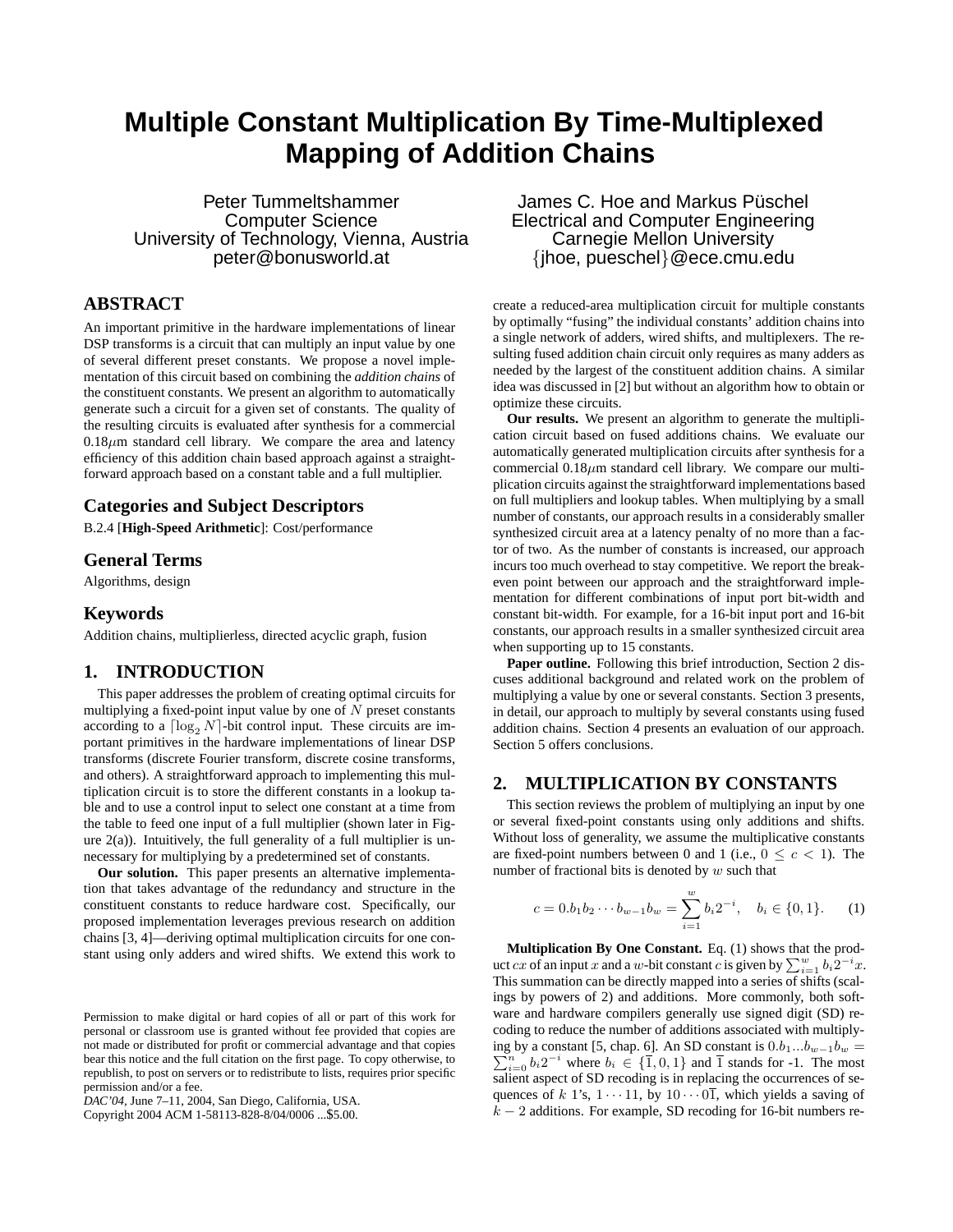

**Figure** 1: The DAG corresponding to multiplying by  $c =$ 0.10011100100101**.**

sults in 27% less additions on average. (For brevity, we use in the remainder of the paper the term "addition" for both additions and subtractions since these operations are virtually identical in complexity and map to similar hardware structures.)

The *addition chain* method for multiplying by a constant can further reduce the number of additions by allowing the results of intermediate additions to be shifted and reused in arbitrary subsequent additions (a more precise name would be addition/shift chain; we use addition chain for brevity). Addition chains are best computerrepresented and visualized as directed acyclic graphs (DAGs). An example DAG for multiplying x by  $c = 0.10011100100101$  is given in Figure 1. The nodes of the graph represent additions and the edges represent the dataflow between additions. Each addition/subtraction node has an in-degree of 2, i.e., two operands. Each edge is labelled by a positive or negative integer  $k$ , which represents the shift, or scaling by  $2^k$ , applied to the operand at this edge. In the trivial case  $k = 0$ , we omit the label. Each node can be labelled by the intermediate result  $f$  computed at this node. These numbers are called *fundamentals* of the DAG. In other words, if  $x$  is the DAG input and  $f$  the fundamental of a node, then the output of this node is  $fx$ . Every DAG can be transformed into an equivalent *normalized* DAG of equal cost where 1) for each addition node, one of the operands is not shifted and 2) all fundamentals are odd [3, theorem 2]. (The example in Figure 1 is normalized.) In this paper, we will only consider normalized DAGs.

In the example in Figure 1, only 4 additions are required to compute cx, compared to 5 additions required by the best SD method. The problem of finding an optimal addition chain for a constant is know to be NP-hard [1] and has been frequently studied in the literature, e.g., [3, 4]. Recently, [4] has developed an algorithm that finds optimal addition chains for constants up to a maximal bitwidth of 19, and showed that 5 additions are sufficient in all cases. In this paper, we use a re-implementation of this method.

**Multiplying by Several Constants.** In this paper, we are interested in developing an area efficient combinational logic block that can multiply a fixed-point input value by one of the  $N$  preset constants  $c_1, \ldots, c_N$  according to a  $\lceil \log_2 N \rceil$ -bit control input. This is a different problem from multiplying an input by several constants simultaneously (e.g., in an FIR filter). The most straightforward implementation of the current problem is shown in Figure  $2(a)$ where the preset constants are stored in a lookup table.

Addition chains provide an appealing alternative, since, beyond their optimality for one constant, they allow for potential additional savings through "overlapping". A simple proposal for an addition chain-based approach is given in Figure 2(b). The leaf-shaped objects depict the DAGs for  $c_1, \ldots, c_N$ . A multiplexer before the output selects one of the output products according to the control input. The shaded region represent overlaps between two DAGs where the same fundamental nodes are used for both constants. In other words, the shaded regions represents implementation savings due to sharing common subexpressions between different DAGs. Whether (b) presents any savings compared to (a) depends on the



**Figure 2: (a) A logic block that can multiply an input by several preset constants stored in a lookup table. (b) An alternate solution using addition chains.**

number N of multiplicative constants included and the degrees of overlaps between the individual DAGs.

The simple proposal in Figure 2(b) instantiates one adder for each unique fundamental in the overlapping DAGs. This is, in general, suboptimal for our problem. Since only one product is visible through the output multiplexer at any moment, the results of some adders are unused. This opens the opportunity for the fundamentals from different DAGs, equal or not, to share the same adders by time-multiplexing, thus exploiting the topological similarities between the DAGs to a much larger degree. As the central contribution of this paper, we offer in the next section an algorithm to fuse addition chains in a way suitable for time-multiplexing.

#### **3. DAG FUSION**

This section describes an algorithm to generate a multiplierless hardware functional block for multiplying an input value by one of N given preset constants  $c_1, \ldots, c_N$  according a  $\lceil \log_2 N \rceil$ -bit control input. The input to the algorithm is a set of  $N$  DAGs representing optimal additions chains for  $c_1, \ldots, c_N$ ; the output is a composite (or fused) DAG that consists exclusively of additions, shifts, and multiplexers. The composite DAG has the same inputoutput behavior as Figure 2(a). The number of additions in the composite DAG is equal to the largest number of additions required by any of the input DAGs. In the discussion below, we first provide the details of the fusion algorithm for  $N = 2$  and then extend to the general case of N DAGs.

#### **3.1 Fusing Two DAGs**

Let  $\text{DAG}_L$  and  $\text{DAG}_R$  be the addition chains for two constants with  $n$  and  $m$  addition nodes, respectively. We denote the respective node sets by Nodes<sub>L</sub> = { $N_{L,0}, N_{L,1}, ..., N_{L,n-1}$ } and  $\text{Nodes}_R = \{N_{R,0}, N_{R,1}, ..., N_{R,m-1}\}.$  Without loss of generality, we assume  $n \geq m$ . Intuitively, the fusion algorithm tries to find and exploit similarities in the two DAGs' topology. These similar regions are fused and allow the additions in  $DAG_L$  and  $DAG_R$  to time-multiplex the same adder instantiations with little hardware overhead. In regions that are dissimilar, adders can still be timemultiplexed by the additions in  $DAG_L$  and  $DAG_R$ , but multiplexers must be inserted to connect the correct input sources to the shared adders or to correct for different shifts of the addition's operands.

**A small example.** Figure 3(c) gives the composite DAG after fusing the optimal DAGs for multiplying by 45 (a) and 19 (b). Each of the initial DAGs requires 2 additions, and thus the composite DAG shown in (c) also requires  $\max\{2, 2\} = 2$  additions. With both multiplexers set to select their left inputs, the active datapaths in the composite DAG correspond to DAG (a), and with both multiplexers set to their right input it corresponds to DAG (b). Note that in the fusion process, we replaced 2 additions by 2 multiplexers. This saving would not be possible in the simple proposal in Figure 2 (b).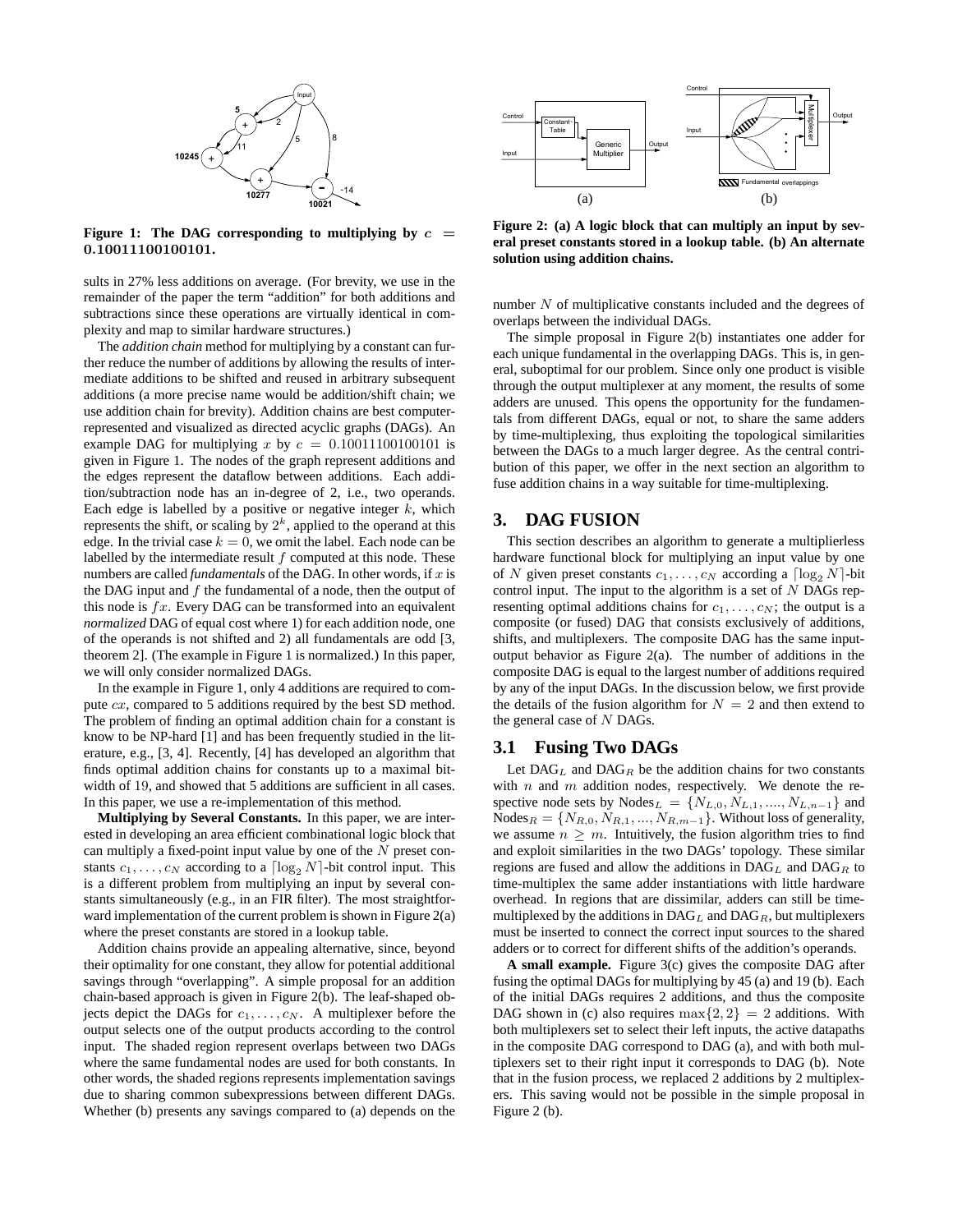

**Figure 3: (a) DAG for 45, (b) DAG for 19, and (c) a composite DAG for both 45 and 19.**

**The algorithm.** The fusion algorithm, called FusePairDags, is given below in pseudo code.

```
FusePairDags(DAG_L, DAG_R) {
// assume DAG<sub>L</sub> has equal or more additions than DAG<sub>R</sub>
 best cost = \infty;
 foreach (unique assignment of Nodes_R to Nodes_L) {
  current dag = FusePair(\text{DAG}_L, \text{DAG}_R, current assignment);
  current cost = ComputeCostCoarse(current dag);
  if (current cost < best cost) {
   best\_cost = current\_cost;best dag = current dag;
  }
 }
return best dag;
}
```
The algorithm enumerates all *admissible* assignments (injective mapping) of  $\text{Nodes}_R$  to  $\text{Nodes}_L$ . Admissible means that the assignment respects the partial ordering of the nodes in both DAGs. For each such assignment, the function FusePair merges the edges of  $\text{DAG}_L$  and  $\text{DAG}_R$  in the best possible way w.r.t. the cost function ComputeCostCoarse. Since it is clear that the composite DAG has as many additions as  $DAG<sub>L</sub>$ , ComputeCostCoarse counts the number of full bit-width multiplexers, e.g., 2 in Figure 3(c). Finally, the composite DAG with the lowest cost among all enumerated assignments is returned. Details on the node assignment and on the edge merging procedure are given next.

**Node assignment.** To fuse  $\text{DAG}_L$  and  $\text{DAG}_R$ , one must assign each node  $N_{R,i}$  in DAG<sub>R</sub> to a unique node  $N_{L,j}$  in DAG<sub>L</sub>, which means  $N_{R,i}$  and  $N_{L,j}$  will share the same addition in the composite DAG. Each assignment is an injective mapping  $\phi$  : Nodes  $\mathbb{R} \to$  $\text{Nodes}_L$ , i.e., no two nodes in  $\text{DAG}_R$  are mapped to the same node in DAG<sub>L</sub>. Further, to allow fusion,  $\phi$  has to respect the respective orderings provided by the two DAGs. In the simplest and most frequent case, both  $\text{DAG}_L$  and  $\text{DAG}_R$  are totally ordered, which means there are  $\binom{n}{m}$  possible assignments  $\phi$ . In the general case, FusePairDags will enumerate all possible  $\phi$ . In the worst case,  $\text{DAG}_R$  can be embedded into m! total orderings (when all nodes are parallel) and the number of unique  $\phi$  is  $n!/(n-m)!$ . For the bit-widths considered in this paper, we have  $n, m \leq 6$ , and thus the number of  $\phi$ s does not impose a computational problem.

**Merging Edges.** Assume an assignment of nodes has been fixed. The function FusePair then creates a composite DAG starting from the input node. Consider the fusion of two addition nodes  $N_{R,i}$ and  $N_{L,j}$ . Now one of three cases applies (note that addition nodes have exactly two operands):

- The two incoming edges of both nodes are shifted by the same values *and* belong to the same operand (predecessor node). Then the composite DAG does not need any multiplexers for this node.
- Exactly one incoming edge of each node is shifted by the same

value and belongs to the same operand. In this case one multiplexer is needed in the composite DAG for this node to accommodate for the other respective edges. This case occurs for both nodes in Figure 3.

• In any other case, two multiplexers are needed for this node to accommodate for different inputshifts and/or different operands. Note that FusePair also tries to flip the incoming edges of a node (since addition is commutative) to improve the result. Thus, at most  $2m$  fusions are tried for each call of FusePair. However, if an addition node and a subtraction node are fused, the result is a combined addition/subtraction node, and commutativity is lost.

### **3.2 Fusing Multiple DAGs**

In this section we explain the algorithm for fusing  $N$  constant DAGs in the general case  $N \geq 2$ . We first provide a pseudo code description of the algorithm, which is essentially an iterative application of the fusion algorithm FusePairDags for two DAGs combined with a search over different orderings of fusing these DAGs. This section also analyzes the impact of reordering the DAGs and describes a more detailed cost function for selecting the best composite DAG among the re-ordered alternatives.

**The algorithm.** The fusion algorithm FuseNDags is given in pseudo code below. The input is an array of N DAGs, representing N constants  $c_1, \ldots, c_N$ , and an integer No Iterations. The output is a composite DAG that multiplies by the  $c_i$ ,  $1 \le i \le N$ , according to a  $\lceil \log_2 N \rceil$ -bit control input.

```
FuseNDags(DAG[N], No Iterations) {
 best cost = \infty;
 repeat for No Iterations {
  randomly permute input DAG array;
  current dag = FusePairDags(DAG[1], DAG[2]);
  for (i = 3 to N) do
   current dag = FusePairDags(current dag, DAG[i]);
  }
  current cost = ComputeCostFine(current dag);
  if (current cost < best cost) {
   best\_cost = current\_cost;
   best dag = current dag;
  }
 }
 return best dag;
}
```
The algorithm enumerates, for No Iterations, different orderings of the input DAG array. For a given ordering, the array is fused iteratively using the function FusePairDags. The lowest cost DAG among all different orderings is returned. The cost function ComputeCostFine used to distinguish between the DAGs computes a finer grain area estimate than ComputeCostCoarse in FusePairDags, which only counted the number of multiplexers. The subroutine FusePairDags needs to handle the case where  $DAG<sub>L</sub>$  is already composite, i.e., may contain multiplexers before each node. This generalization does not affect the node assignment procedure, but the edge merging subroutine now considers all multiplexed input edges to a node in  $DAG<sub>L</sub>$  as candidates for fusing with the input edges to the corresponding node in  $\text{DAG}_R$ .

**Effect of ordering.** The order in which DAGs are fused affects the final outcome. In one experiment, we generated ten different random sets of sixteen 16-bit constants, each requiring 5 additions (the maximum possible). In each case we fused the DAGs using 10,000 random orderings and evaluated the results using the area estimation function ComputeCostFine. The spread was about 10–15%. These differences arises because FusePairDags makes a local decision about where multiplexers are inserted, and these decisions can impact the options available to subsequent calls to FusePairDags for the remaining DAGs. For N DAGs, N! dif-